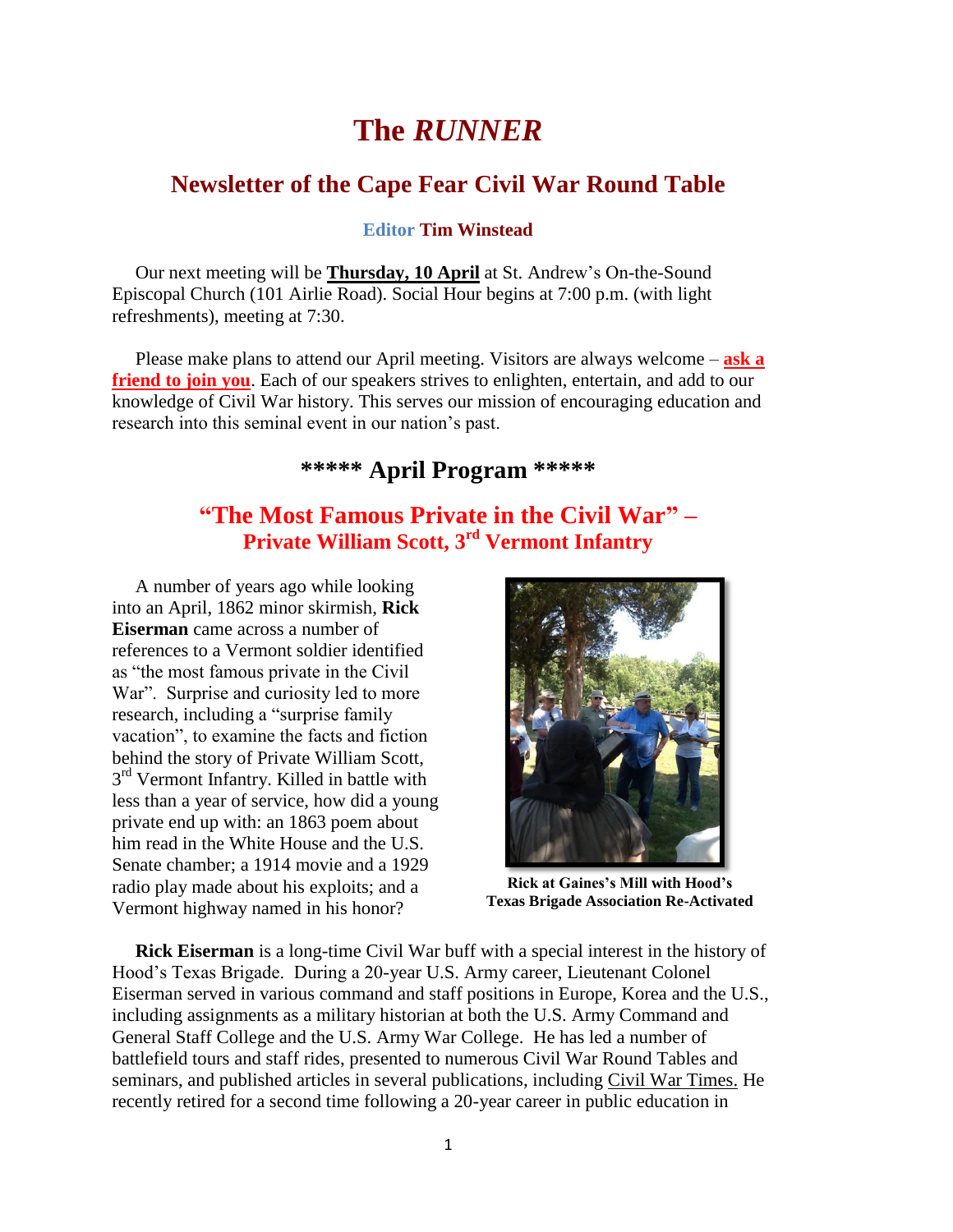Pennsylvania and Georgia, in order to devote more time to the grandchildren and researching the Texas Brigade.

 Rick is currently co-authoring a book on Hood's Texas Brigade with Dr. Susannah Ural to be published in the University of Tennessee "Voices of the Civil War" series. He is also editing the manuscript of PVT Joe Joskins, Co. A,  $5<sup>th</sup>$  Texas Infantry for future publication.

 Rick holds a Bachelor of Arts in Teaching degree with a major in history from Sam Houston State University, a Master's of Education from the University of Texas, and a Military Master's of Arts and Science from the U.S. Army Command and General Staff College. A member of the Harrisburg, PA CWRT, Rick and his wife, Carmen currently live in Carlisle, PA.

#### **Editor**

### **\*\*\*\*\* Raffle Winners \*\*\*\*\***

## **Raffle Master: Ed Gibson**

 If you have books, prints, or other items that you would like to donate to the CFCWRT Raffle, contact Ed Gibson [\(egibson759@aol.com\)](mailto:egibson759@aol.com) before our next meeting. The raffle is one of the components which allow the CFCWRT to fund our activities and our speakers. Please take part in our raffles by contributing items to the raffle or purchasing tickets.



| Robert E. Lee – Ulysses S. Grant | <b>Ed Gibson</b>        |
|----------------------------------|-------------------------|
| <b>They Called Him Stonewall</b> | Dick Covell             |
| <b>George Thomas</b>             | <b>Bill James</b>       |
| <b>Sherman</b>                   | <b>Dale Lear</b>        |
| <b>The Civil War</b>             | <b>Barbara Chilcote</b> |
| Rebel                            | <b>John Moore</b>       |

## **\*\*\*\*\* Trivia Questions for April \*\*\*\*\***

**1 –** How many military executions were carried out during the Civil War?

**2 -** What is the difference between **Strategy** and **Tactics**?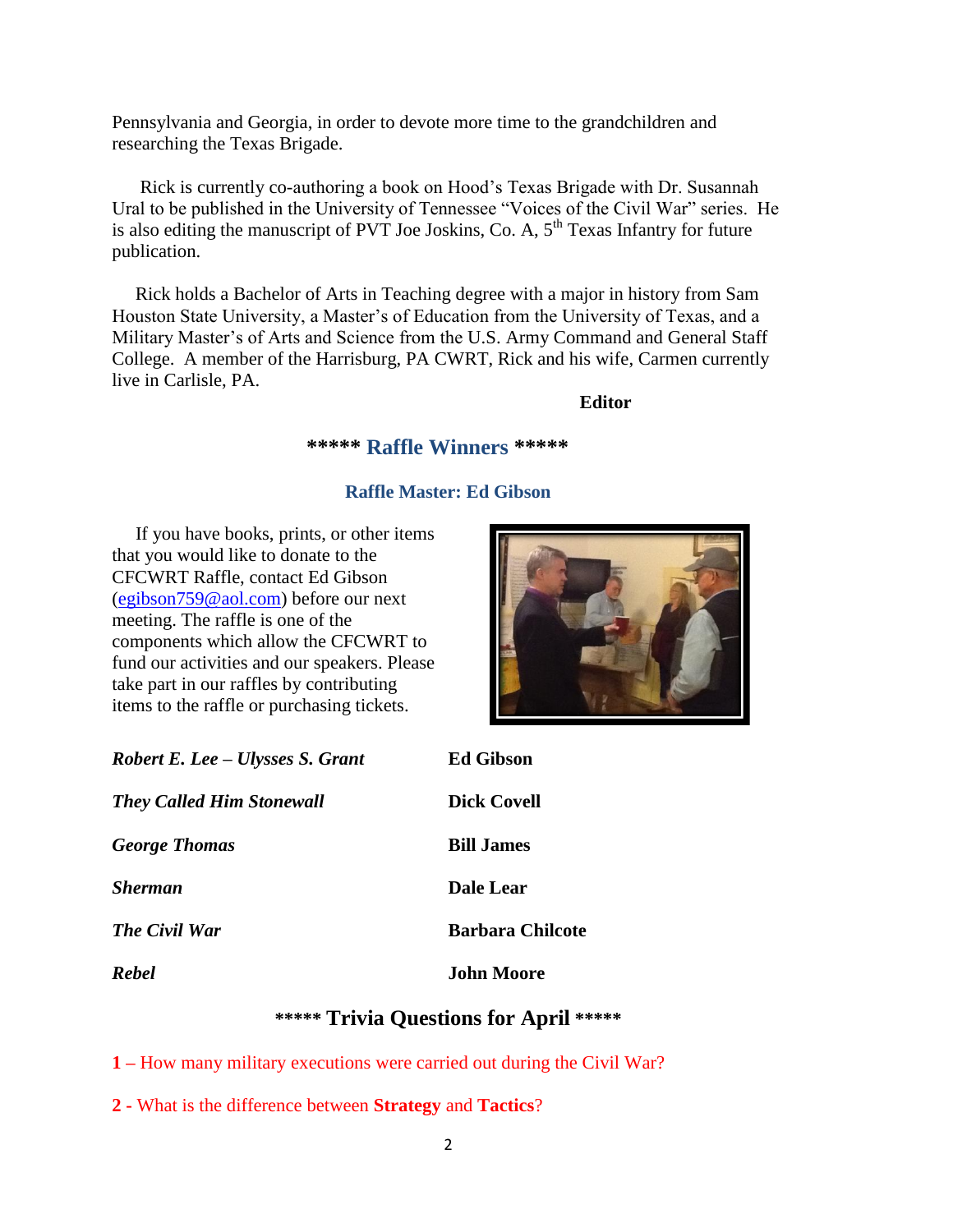\*\*\*\*\* **Member News & Activities** \*\*\*\*\*



*Robert E. Lee*

 If you have member news or news about Civil War events that you think would be of interest to CFCWRT membership, send me an email with the details. Thanks.

 $1 -$  Happy Easter to all members and friends of the CFCWRT on April  $20<sup>th</sup>$ .

#### **2 – April 5: Civil War Trust "Park Day," Saturday 9 am – 5 pm**

Interested in helping beautify **Fort Fisher**? Volunteer for Park Day 2014! Great project for service clubs, scouts, and youth groups, but all volunteers are welcome. Free teeshirts, patches and lunch provided. All volunteers must register in advance by calling the site at (910) 458-5538 or email [lnfo@friendsoffortfisher.com.](mailto:nfo@friendsoffortfisher.com)

**3 -** The **150th Anniversary of the Battle of Plymouth, NC**, will take place on April 25- 27 when the Washington County Historical Society and Port 'O Plymouth presents their Living History Weekend.

This 150<sup>th</sup> Anniversary of the second largest battle to be fought on North Carolina soil will come only once. The weekend will include two Battle Reenactments, a Torchlight Tour, a Period Tea Party, River Rides on the Roanoke, and a Field of Honor Luminary Display.

This is the  $24<sup>th</sup>$  annual event but (obviously) the only  $150<sup>th</sup>$ Anniversary. Member Keith Ward attended the 2013 event and was impressed enough to want all readers of *The Runner* to become aware of the event. Contact The Port of Plymouth Museum, 302 East Water Street, Plymouth, NC 27962, [252-793-377](tel:252-793-1377) or www[,livinghistoryweekend.com](http://livinghistoryweekend.com/) for more details.

**4 –** From the **Western North Carolina Civil War Round Table**: We have a large collection of Civil War books in paperback and hardcover, a few of which have been appraised as collectibles. We have been offering these to our members at a very low cost. At this time, we are opening this up to the public and are offering them first to other round tables and their members.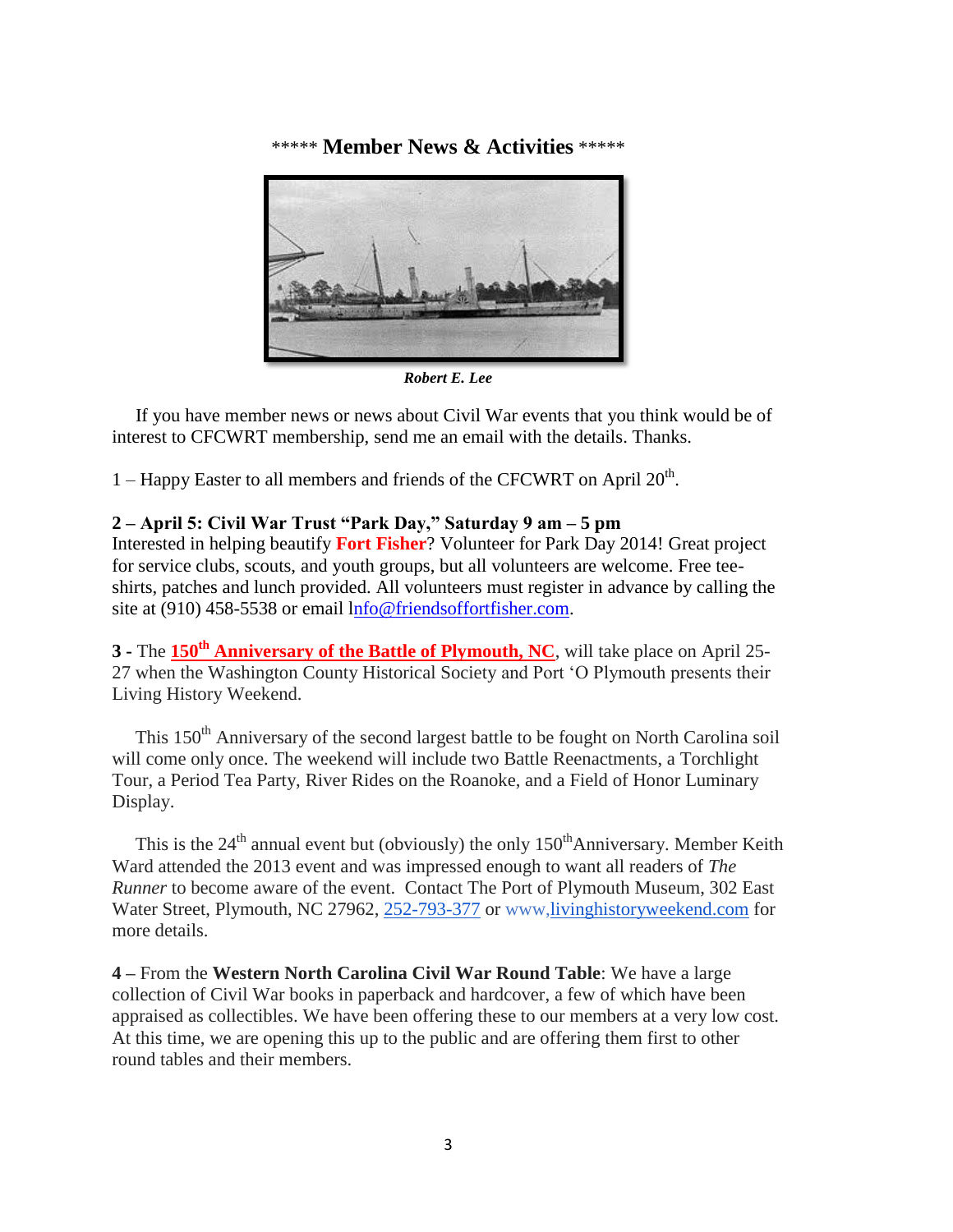Inquiries to George Ferguson [http://wnccwrt.org,](http://wnccwrt.org/) or the link to our book collection is [http://www.wnccwrt.org/books.html.](http://www.wnccwrt.org/books.html).

5 - The **Brunswick Civil War Round Table** will meet on **Tuesday**, **April 1st**  registration and refreshments: 6:30pm. Program will begin at 7:00pm. They will meet at the **Trinity Methodist Church,** 209 E. Nash Street.

 **Chris E. Fonvielle, Jr**., Ph.D., popular local historian and UNCW history professor. His topic: "The Reconstruction of Wilmington: 1865 – 1898". Editor Note: Dr. Fonvielle should provide a detailed description of Wilmington during this period of rapid change, controversy and finally armed conflict.

## **\*\*\*\*\* April 1864 \*\*\*\*\***

 April 1864 saw the American Civil War move into its fourth year. The improved weather meant that the month saw action on all the fronts. April 1864 witnessed another controversial incident in the war at Fort Pillow in Tennessee (April 12th).

April 2nd: The improving weather resulted in action throughout all of the theatre of war.

April 6th: The Constitutional Convention of Louisiana, meeting in New Orleans, adopted a new state constitution that abolished slavery.

April 8th: The Senate passed a joint resolution by 38 to 6 to abolish slavery. It also approved of the 13th Amendment to the Constitution.

Union forces suffered a defeat at Sabine Cross Roads. They lost 113 killed, 581 wounded and 1541 missing or captured. The South suffered total losses of 1000 men.

April 9th: Grant sent orders to Meade, commander of the Army of the Potomac. Meade's army had to follow Lee's Army of Northern Virginia wherever it went. Grant made it plain that the destruction of Lee's army was his top priority. "Wherever Lee goes, there you will head also."

In a follow-up to Sabine Cross Roads, Confederate troops attacked a Union force at Pleasant Bank. This was not a skirmish as both sides mustered 12,000 men. Both sides claimed a victory but ultimately it was the Confederates who were pushed back. The Union lost 150 dead, 844 wounded and 375 missing while the Confederates lost over 1,200 men.

April 11th: Union troops involved at Sabine Cross Roads and Pleasant Bank continue with their withdrawal from the Red River region.

April 12th: An attack by Confederate cavalry at Fort Pillow, Tennessee, became one of the most controversial incidents of the war. Fort Pillow was held by 557 Union troops, including 262 African-American troops. Confederate cavalry, commanded by Bedford Forrest, attacked and overwhelmed the fort. It was what happened next that caused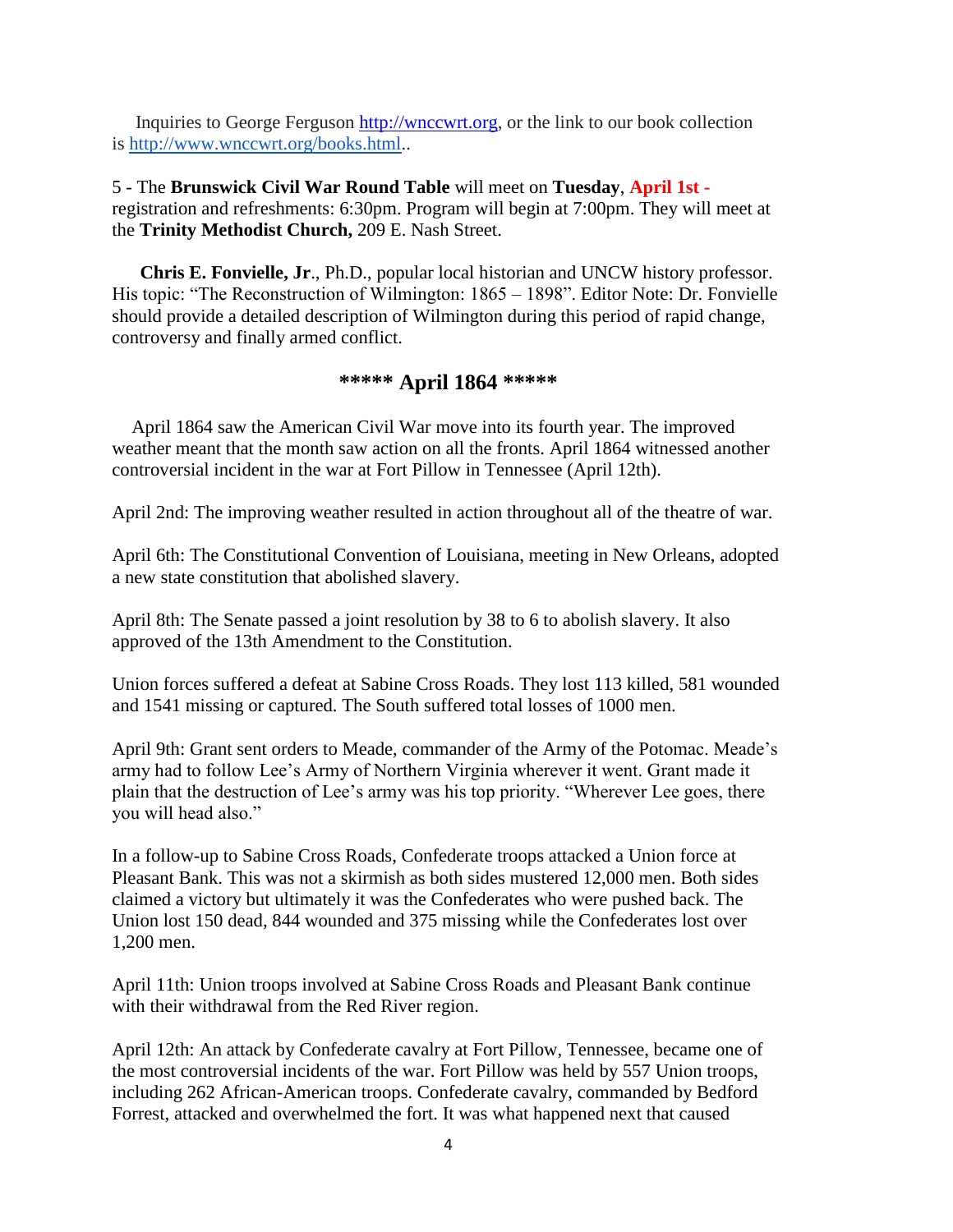controversy. Of the 557 defenders, 231 were killed and 100 wounded. A high percentage of the deaths were African-American soldiers. In the post-war Joint Committee on the Conduct of the War it was claimed by those who survived that former slaves were specifically picked out by Forrest's men after the fort had surrendered – a claim he denied. Forrest claimed that the fort's commander carried on fighting even after it was obvious that the fort would fall. However, even by the standards of the American Civil War, casualties were high.

April 16th: A report released by the Union government showed that 146,634 Confederate prisoners had been captured since the beginning of the war.

April 17th: General Grant refused anymore prisoner exchanges. From a military point of view this was an obvious move as it reduced even further potential Confederate military reserves. However, the decision also condemned many Union men held as prisoners to appalling conditions. The South could barely feed itself, let alone prisoners-of-war. **Editor Note: See the Peter Cozzens article about Camp Cahaba that follows in this newsletter.**

April 20th: A sea-based attack on Fort William, neat Plymouth, N.C., was a resounding success for the Confederates. Not built to withstand a sea attack, the fort quickly surrendered with the capture of 2,800 men. More important, 200 tons of anthracite coal was also taken. The victory, while of no great strategic importance, was a huge morale boost for the South. However, this also should the plight of the South – celebrating a victory that had little importance to the overall way the war was going. **Editor Note: The C.S.S.** *Albemarle* **and Robert F. Hoke secured one of the last pure victories for Southern arms.** 

April 22nd: Jefferson Davis sent out on order to Lieutenant General Polk that any captured African-American soldier who turned out to be an escaped slave had to be held until recovered by his owner.

April 26th: The loss of Fort William prompted Grant to pull out of Plymouth, North Carolina. In fact, Grant did not believe that the area had any strategic importance.

April 27th: Grant issued his orders for a spring offensive. The Army of the Potomac was to attack the Army of Northern Virginia head on. The Army of the James was to attack Richmond from the South. For Grant a co-ordinated and cohesive attack on the South's main fighting force was the start of the finish of the civil war. Grant believed that if his plan worked, the war would be over. He was not to know that on the same day Jefferson Davis sent Jacob Thompson to Canada to unofficially put out peace feelers for an end to the war.

April 30th: Davis sent out an order that any captured slave had to be returned to his owner.

Source:<http://www.historylearningsite.co.uk/april-1864-civil-war.htm> (accessed February 14, 2014).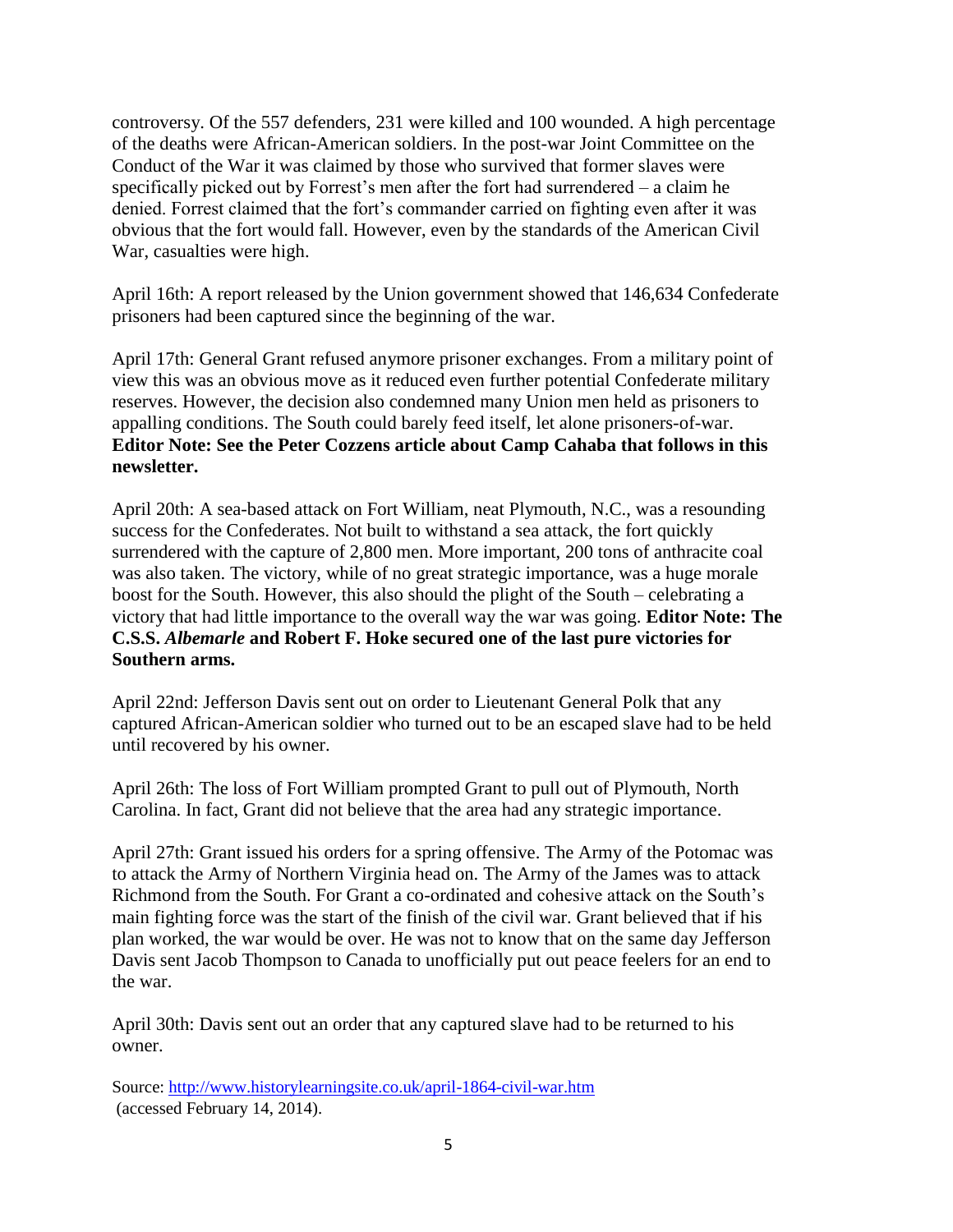### **\*\*\*\*\* The Value of Honor \*\*\*\*\***

. . . and an Officer is so absorbed by the sense of responsibility for his men, for his cause, for the fight, that the thought of personal peril has no place whatever in governing his actions. The instinct to seek safety is overcome by the instinct of honor.

> Major General Joshua L Chamberlain - *The Passing of Armies***, 1915 Bruce Patterson**

> > **\*\*\*\*\* March Program \*\*\*\*\***

# **Shenandoah 1862: Stonewall Jackson's Valley Campaign**



Source: Hal Jespersen, [http://commons.wikimedia.org/wiki/File:Jackson\\_Valley\\_Campaign\\_Part2.png](http://commons.wikimedia.org/wiki/File:Jackson_Valley_Campaign_Part2.png) (accessed March 17, 2014).

Peter Cozzens presented a well reasoned study of the men and events that shaped the 1862 Shenandoah campaign.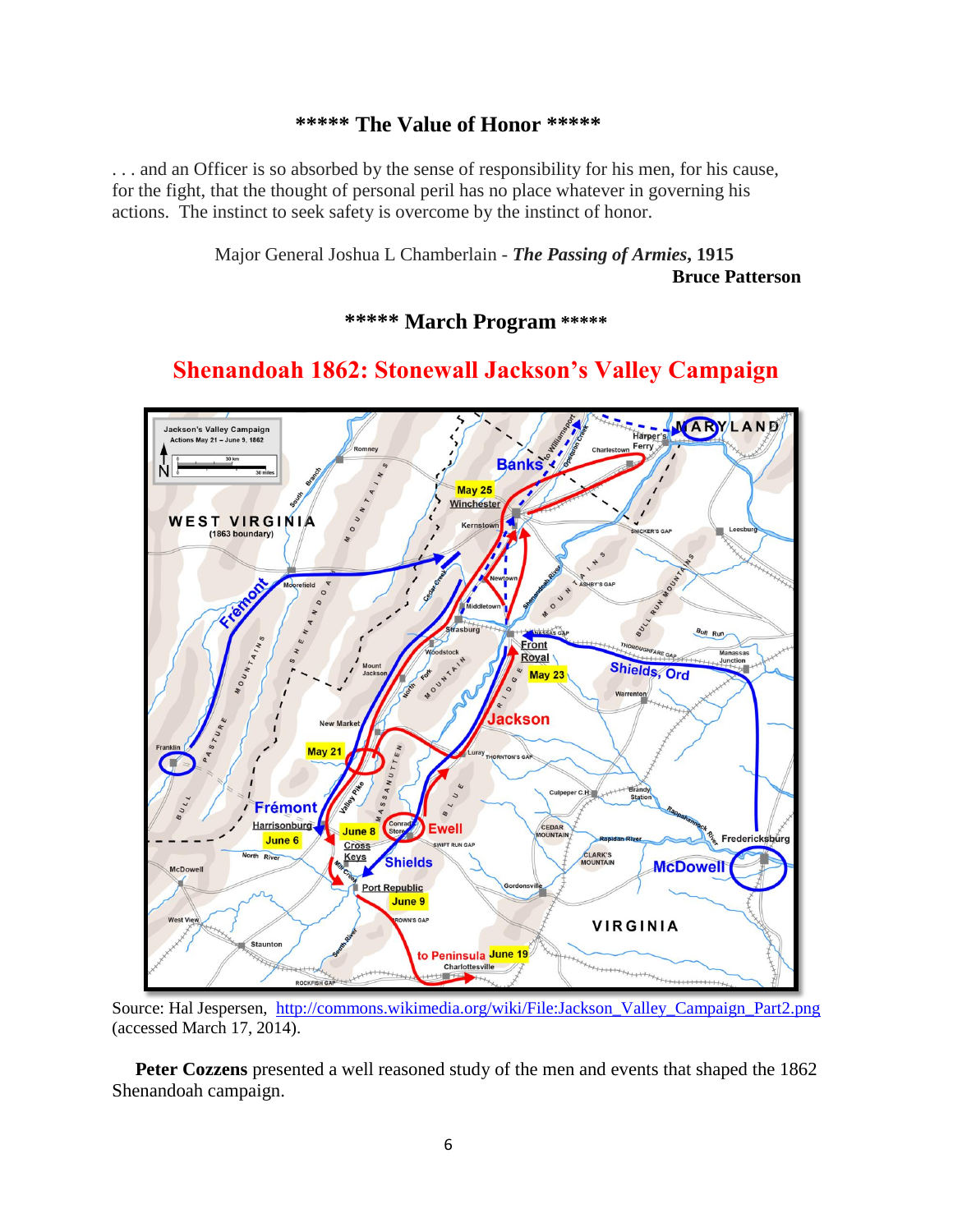

**Northern Leadership: Abraham Lincoln, Edwin Stanton, Nathanial Banks, Irwin McDowell, John C. Fremont, and George B. McClellan**.

 Most of us, especially Southerners, probably believed that the campaign was a victory of a determined general and his men over numerically superior enemy armies. David slew Goliath! To many people, Stonewall Jackson became the stuff of legend and a hero throughout the South. Jackson had willed his small force to march faster, to march farther, and to fight harder than his adversaries. He had achieved his objective: Jackson had tied down large numbers of Union troops in the Valley and prevented their reinforcement of McClellan before the gates of Richmond.



**Southern Leadership: Jefferson Davis, Joseph E. Johnston, R.E. Lee, Stonewall Jackson**

 Cozzens asked that we look closer into the Shenandoah campaign. Was it really the brilliant execution of Johnston and Lee's strategic plan and the tactical execution of that plan by Stonewall Jackson? Was it the ineptness of Banks, Fremont, and McDowell?

 Cozzens proposed that this campaign was something of a different nature. To understand the 1862 campaign, Cozzens laid out the events that led to Lincoln's dismissal of George McClellan as General-in-Chief of Union armies on March 11, 1862. In short, Lincoln believed that McClellan had hoodwinked him about the strength of the Union troops left behind to protect Washington when the Army of the Potomac moved to attack Richmond via the Virginia Peninsula. Lincoln, with his Secretary of War, Edwin Stanton, not only removed McClellan from overall command of all Union armies, he and Stanton established three separate armies to operate in or near the valley. Nathaniel Banks was given command of the Department of the Shenandoah; John C. Fremont was given command of the Mountain Department in western Virginia; Irvin McDowell was given command of the Department of the Rappahannock. Each of these department commanders reported directly to Lincoln and Stanton. Per Cozzens, Lincoln's control of the strategy of Union arms led to the Union failure in the valley. Lincoln's plan involved the convergence of three armies in an attempt to trap and destroy Jackson between a pincer movement.

 Lincoln and Stanton made two basic errors: 1) The Union command was fragmented by the establishment of three departments that had no coordinating communications capability. The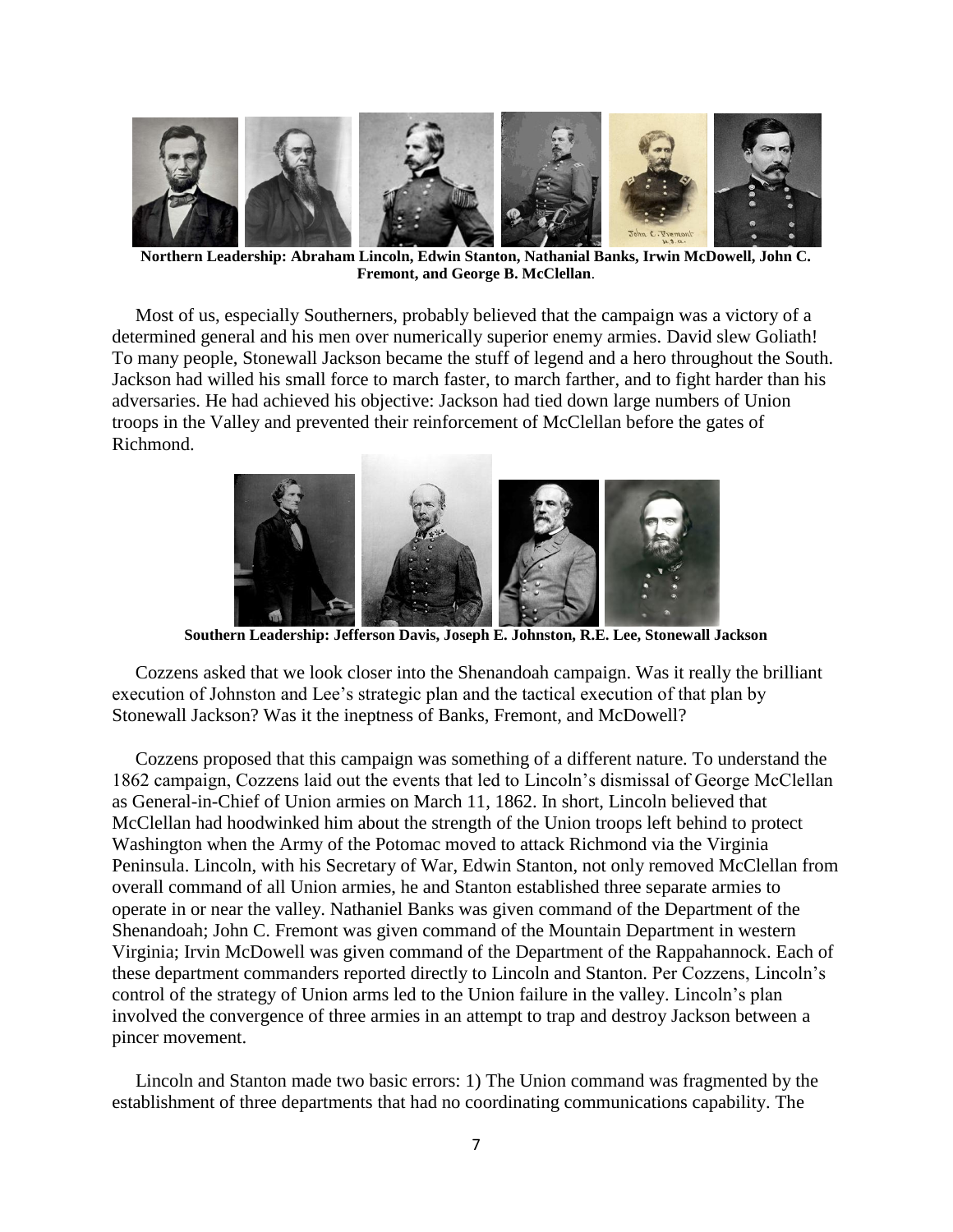Union commanders were unable to move their commands with the precession necessary to execute their orders from Lincoln. What looked brilliant on a rough map was not necessarily possible due to topography, weather, or condition of a command. 2) Their actions diverted troops from the prime objective: destruction of the main Confederate army defending Richmond. Had McDowell and his 40,000 men been committed to McClellan's drive on Richmond, would the reluctant McClellan have achieved success in destroying the Confederate Army?

 Banks, Fremont, and McDowell may not have performed to the best of their abilities, but they were hindered by in some cases, poor supply, and in others cases, orders from Washington which made little sense for the current situation in the field and/or no knowledge to the actions of the other departmental commanders. When John Pope was given command of the three departments on June 26, 1862, Edwin Stanton informed Pope that the forces, that were to become the Army of Virginia, had been directed from Washington by the president and himself. Stanton said that the responsibility for the valley debacle rested not with the generals, but with Lincoln's and his directions.

 Was Stonewall Jackson's performance in the valley the stuff of legends? He achieved his objective. Jackson's victories also came at a low-point for Confederate arms. His victories did revive the morale of the Confederate soldier and civilian population. Jackson's actions may have instilled resolve to carry on the fight for Southern independence in the hours of serious danger. Jackson's actions in the valley did reflect soon weaknesses. Jackson's preference to piecemeal commit troops to a battle and his hard handling of his men and himself would have serious consequence for Confederate arms during the coming Seven Days Battles around Richmond.

 Peter Cozzens, in *Shenandoah 1862: Stonewall Jackson's Valley Campaign,*

provided fascinating details of this important action during the war's  $2<sup>nd</sup>$  year.



**Editor**

#### **\*\*\*\*\* Difference Makers \*\*\*\*\***

**Editor Note:** Do not be dissuaded by the length of the attached article. Cozzens shared a story about a truly remarkable man who commanded a Confederate POW camp in Cahaba, Alabama. Unlike Andersonville, Elmira, and other Confederate and Union camps, Cahaba had a prisoner **mortality rate of 3% -** read the entire story to learn about Howard Henderson and his most unlikely story.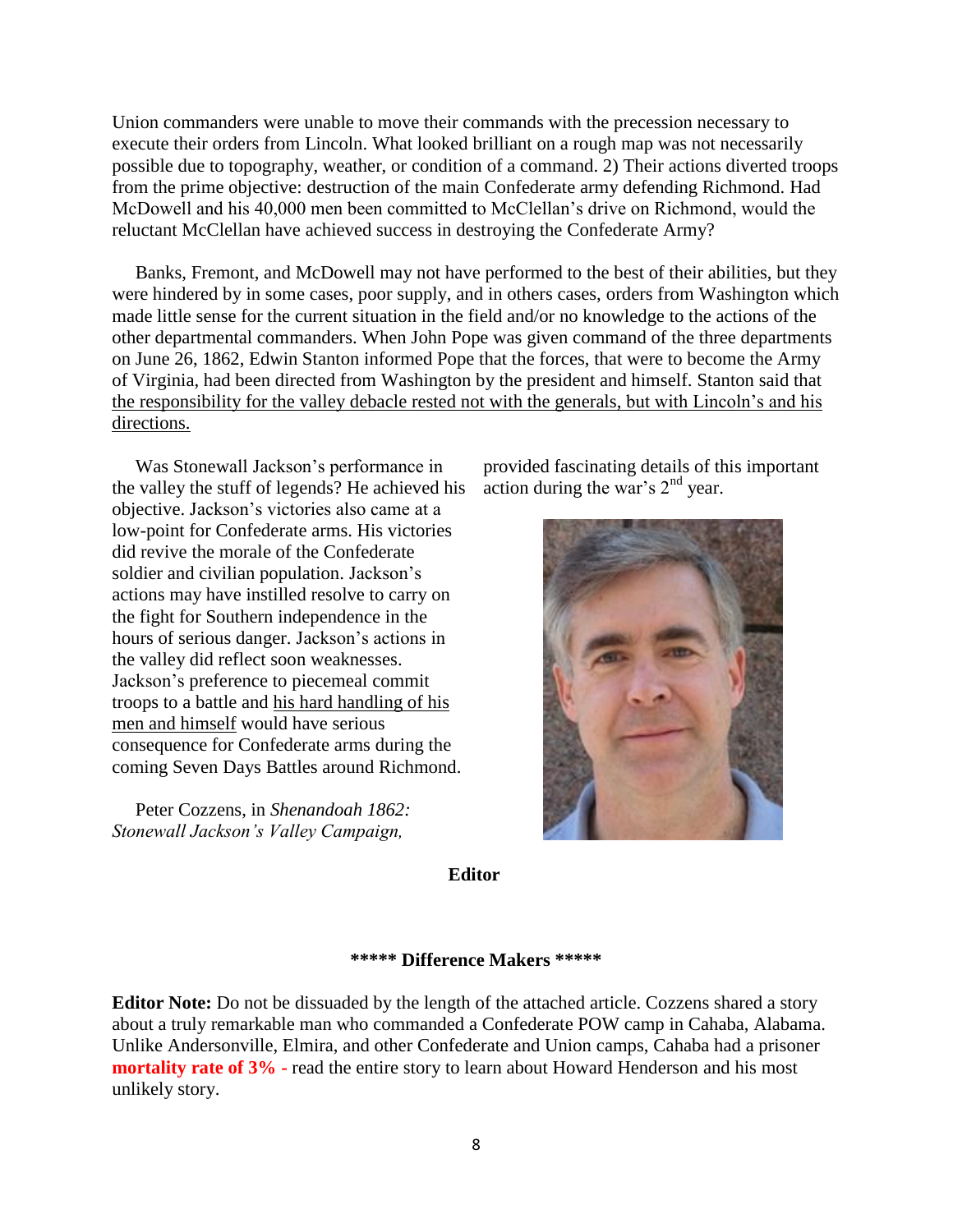#### **Commandant Howard Henderson, C.S.A** by **Peter Cozzens**

 On the afternoon of May 11, 1883, Hannah Simpson Grant died quietly in her home in Jersey City, N.J. Her son, Ulysses S. Grant, arrived later that day. To her pastor, the Rev. Dr. Howard A.M. Henderson, Grant entrusted arrangements for the funeral. Grant wanted no mention made of his own success. He asked Henderson simply to eulogize Hannah Grant as a "pure-minded, simple-hearted, earnest Methodist Christian."



**Henderson Camp Cahaba, Alabama**

 The man in whom General Grant placed so much trust had served honorably during the Civil War—but on the side of the Confederacy, and as the commandant of a prison camp. Soldiers in both armies despised Civil War prisons as places of hunger, harsh treatment and deadly diseases, and for the most part they excoriated prison commanders as cruel and coldhearted. But Henderson was an exception. Gentle and genuinely concerned with the welfare of inmates, Henderson achieved with resources nearly as limited as those at Andersonville, Ga., something the commandant of that prison, Henry Wirz, couldn't: He kept his inmates alive. Under Wirz's regime, nearly a third of the 41,000 prisoners at Andersonville perished. At Cahaba, the mortality rate was 3 percent. According to Federal figures, only 147 of the 5,000 inmates died. The average mortality rate in Confederate prisons was 15.5 percent; in Union prisons, 12 percent.

 There was little in the appearance of Cahaba, or in the conditions beyond Henderson's capacity to control—overcrowding, rats, lice and sometimes meager food—to suggest to new inmates their fate would be any different than that of their less fortunate countrymen at Andersonville.

But Henderson's humanity gave them hope.

 Wisconsin cavalryman Melvin Grigsby entered Cahaba in the spring of 1864. His first stop was a room near the entrance. There Captain Henderson ordered him to surrender all his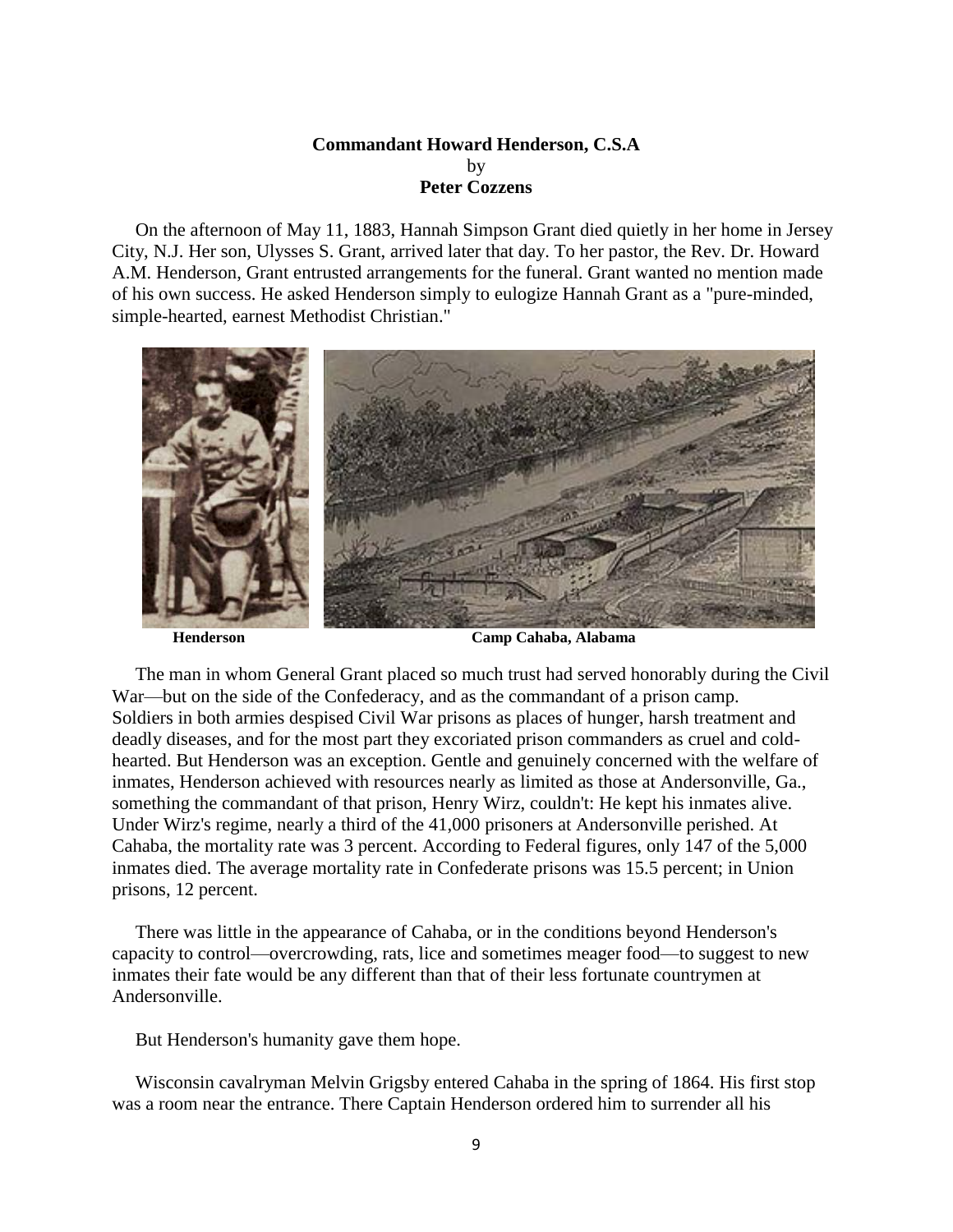valuables, promising to keep a list and return everything "at the proper time." Grigsby was skeptical; surrendered possessions had a way of disappearing in prisons. But when Grigsby and several hundred other prisoners were transferred to Andersonville, Henderson not only returned all the prisoners' valuables, but also expressed his "sorrow and shame for the horrors of that shameful place."

 The Confederates established Cahaba Federal Prison in May or June 1863 in an unfinished red-brick warehouse on the west bank of the Alabama River in Cahaba, Ala., the seat of Dallas County. The town owed its name to the Cahaba River, which looped around the northern side of the town before emptying into the Alabama. The prison's informal name was Castle Morgan, after famed Confederate cavalryman Brig. Gen. John Hunt Morgan. The brick walls of the warehouse stood 14 feet high and enclosed 15,000 square feet. An unfinished roof left 1,600 square feet in the center exposed to the elements.

 Under the roofed portion of the warehouse, Confederate prison authorities built 250 bunks of rough timber, one atop the other. Around the warehouse they raised a 12-foot wooden stockade with a plank walkway at the top for the guards. At the southeast corner of the stockade they built a four-seat privy. Drinking water for the prisoners came from an artesian well emptied into an open gutter, which flowed 200 yards through town before entering the stockade.

 In July 1863, Henderson became commandant of Cahaba. A month later he also was named an agent for the exchange of prisoners, a duty that often took him away from the prison. Henderson understood Northerners. He had graduated from Ohio Wesleyan University and studied law at the Cincinnati Law School. Preferring the church to law, he became a Methodist minister after graduation. Henderson was determined to run Cahaba with as much compassion as discipline and good order permitted, but the prison nonetheless had its share of problems. Quarters were cramped. In March 1864, there were 660 prisoners at Cahaba, a third of whom had to sleep on the dirt floor of the warehouse for lack of bunks. The polluted water supply posed a grave health threat. Prison surgeon **R.H. Whitfield** told the Confederate medical department that, in its course from the artesian well to the warehouse, the water "has been subjected to the washings of the hands, feet, faces, and heads of soldiers, citizens, and negroes, buckets, tubs, and spittoons of groceries, offices, and hospital, hogs, dogs, cows, and filth of all kinds from the streets and other sources."

 In response to Whitfield's complaint, the quartermasters installed pipes to replace the open ditch, which gave the prisoners clean water to drink. But in the summer of 1864, General Grant ordered a halt in prison exchanges, and the population of Cahaba grew to 2,151 in October. Conditions deteriorated sharply. Cahaba became the most overcrowded prison, North or South. Each prisoner had only 7.5 square feet to call his own; those at incarcerated Andersonville had 35 square feet of space per man.

 Rations dropped severely both in quantity and quality. The average daily issue became 12 ounces of corn meal, ground together with cobs and husks, 8 ounces of often rancid beef or bacon, and occasionally some bug-infested peas. Prisoners were not starved at Cahaba, but they were hungry enough that a gnawing desire for food permeated their dreams. "The same experience was often repeated," remembered Sergeant Jesse Hawes of the 9th Illinois Cavalry.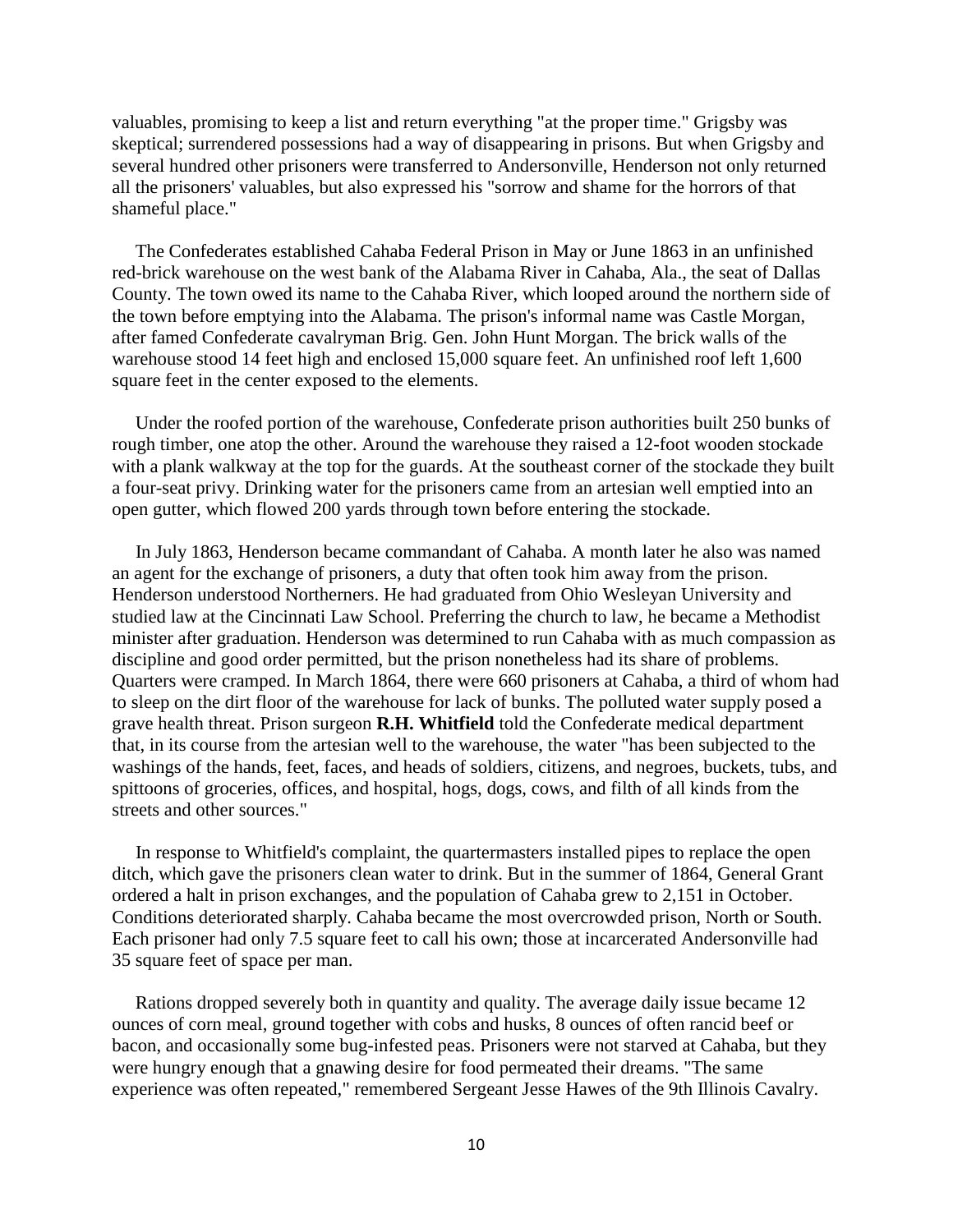"Go to the bed of sand at 9:00 p.m., dream of food till 1:00 or 2:00 a.m., awake, go to the water barrel, drink, and return to sleep again if the rats would permit sleep."

 The number of rats at Cahaba grew at about the same rate as the prison population until, Hawes said, they became a veritable plague. They burrowed into every corner of the warehouse and swarmed through the prison yard. "At first they made me nervous, lest they should do me serious injury before I should awake; but after several nights' experience that feeling was supplanted by one of irritation—irritation that they should keep waking me up so many times during the night, an annoyance that at length became nearly unendurable."

 But rats were a minor annoyance when measured against the infestation of lice, from which no prisoner was free. Private Perry Summerfield said that after his first night at Cahaba he was so covered with lice that his clothes "looked more like pepper and salt than blue." Lice "crawled upon our clothing by day, crawled over our bodies, into the ears, even into the nostrils and mouths by night," Hawes said.

 Hardest to bear were the human vermin that infested the prison. The most pernicious came from among the prisoners themselves. Called "muggers," they were a well-organized group of robbers for whom newcomers were the targets of choice. The muggers would beat a man senseless or render him defenseless with a rag of chloroform (obtained from guards in exchange for part of the muggers' profits), and then strip him bare of money, watch, jewelry and keepsakes that the prisoner had managed to secrete from prison authorities.

 It took a giant of a man named Richard Pierce to bring order. Standing nearly 7 feet tall, with chest and shoulders "enormous for a man of his gigantic dimensions," the young private from the 3rd Tennessee Union Cavalry was so mild-mannered that his fellow inmates regarded him as an overgrown boy—until four muggers robbed his best friend. "Big Tennessee," as the prisoners called Pierce, tracked down the robbers and knocked all four of them senseless. Big Tennessee's two-fisted justice rallied the prisoners and cowed the muggers, the worst of whom joined the Confederates to escape retribution from their former victims.

 There ironically was less human vermin among the guard force of 179 poorly trained conscripts. Most of the Confederates were humane and well-intentioned, but at least two stood out as cold-blooded murderers. One named Hawkins shot three men in one week from the walkway atop the stockade wall, recalled several former prisoners, "without the least shadow of reason or excuse for the murders."

 Another assassin, a boy not more than 16 whom the prisoners dubbed "Little Charley," killed three prisoners. He shot two men at close range and bayoneted a third in the cooking yard, again for no apparent reason. One day Little Charley failed to appear on duty as expected, and among the prisoners the rumor arose that he had been granted a furlough for his "zeal as a guard." Hawes decided to find out for himself. "Was he given a furlough because he killed so many prisoners?" Hawes asked a friendly guard. "I guess so," drawled the Southerner, "that's what we 'uns allers heerd."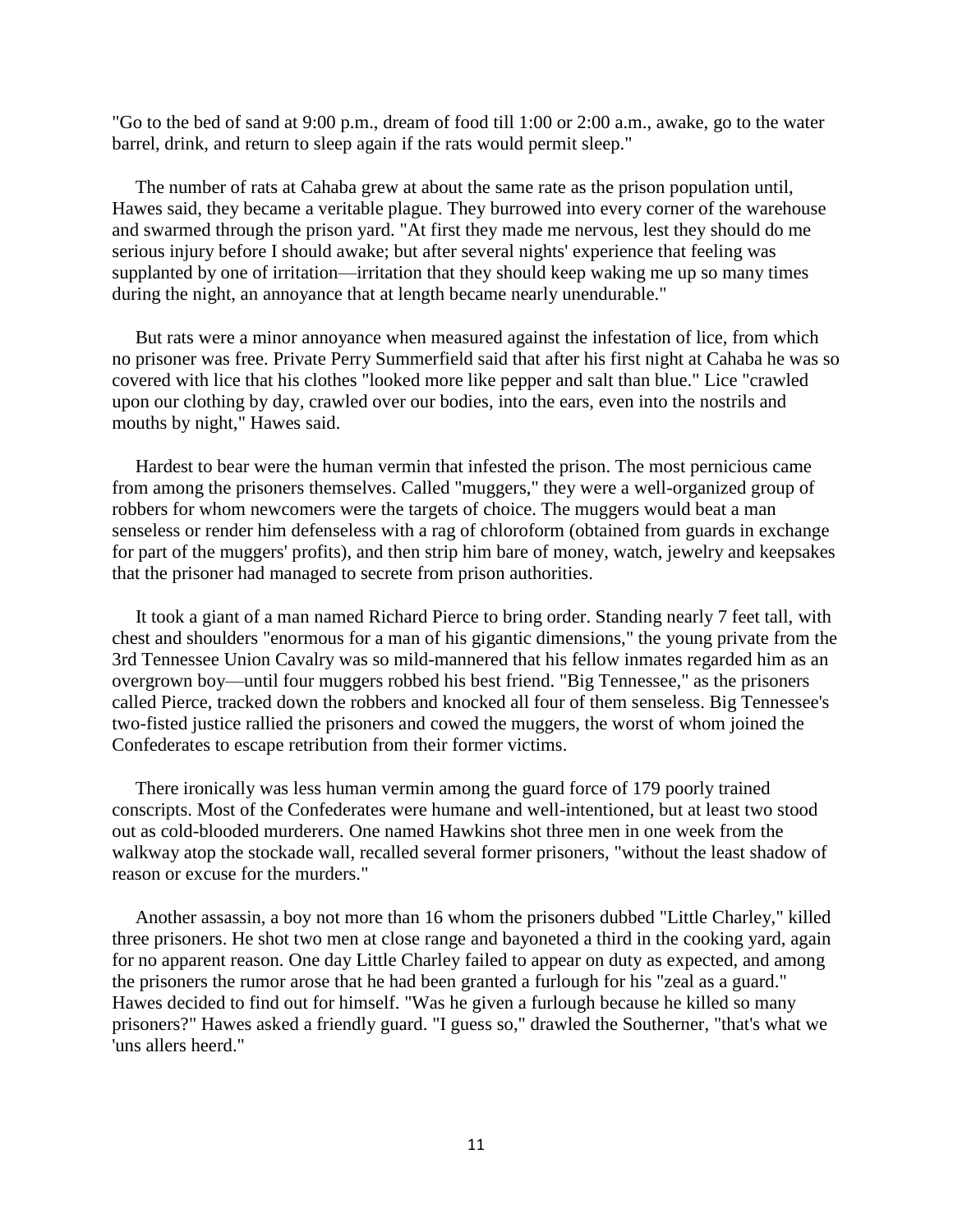That murder would be condoned, much less rewarded, under Henderson's regime was unthinkable. But on July 28, 1864, a new officer had arrived to command the military post of Cahaba and the prison guards. He was Lt. Col. Samuel Jones, a cruel man who had been twice captured and paroled, and then passed over for command of his regiment. Jones came to Cahaba with the professed intention of seeing the "God-damned Yankees" suffer.

 The commander of military prisons in Alabama and Georgia, Brig. Gen. John H. Winder, complained to Richmond that he had not requested, nor did he want, Jones at Cahaba. The inspector general's office opposed divided authority at prison camps and sided with Winder. They looked into Jones' records and found no orders assigning him to Cahaba, but he nonetheless remained at the prison. Henderson's duty as exchange agent took him away from Cahaba frequently. In his absence, Jones was in charge.

 Jones instituted a unique form of punishment and applied it for violations of serious prison regulations. On a ladder resting against the outer wall of the stockade, Jones forced prisoners to grasp a rung just high enough so that their feet barely touched the ground, and then sustain their weight by their hands for a prescribed number of minutes. There certainly were worse forms of punishment in Civil War prisons, many of which were inflicted with less cause, but to men accustomed to Henderson's moderate discipline, Jones' methods seemed barbaric. Amanda Gardner, whose home stood just outside Cahaba Prison, also found Jones' behavior reprehensible. Gardner was a "thorough Rebel" who already had lost a son in the war and believed in the righteousness of the Southern cause, said one prisoner, but she abhorred brutality. When she demanded Jones cease punishing prisoners near her doorstep, the colonel rebuked her. "Your sympathy for the damned Yankees is odious to me," Jones told her. "Now bear yourself with the utmost care in the future or you shall be an exile." But Henderson intervened and endorsed all Gardner had done. After that, Jones left her alone.

 Gardner did far more for the prisoners than protest cruel punishment. Soon after the prison opened she began sending gifts of food, which her young daughter Belle slipped through cracks in the stockade wall with the connivance of friendly guards. When winter came, she took up every carpet in her house and cut them into blankets in order to "relieve the suffering of those poor prisoners." Gardner lent the prisoners books from a large and varied collection that an uncle had left her. Prisoners had only to send a note by a guard to Amanda or Belle in order to borrow a book from the Gardner library.

 The good effect Gardner's books had in alleviating tedium, which could sap a man's will to live, contributed to the low death rate at Cahaba. Relatively good sanitation also played a role. After Whitfield's report, water entered the camp in pipes rather than an open gutter. The water closet at the southeast corner of the stockade prevented human waste from contaminating the water supply.

 The final factor favoring survival was the prison hospital, located in a rambling, two-story hotel called Bell Tavern that the Confederacy commandeered to serve both guards and prisoners. There were never quite enough cots to go around, but chief surgeon **Louis Profilet** and prison surgeon Whitfield treated Confederates and Northerners with equal consideration. Medicine was seldom in short supply. Men died in the Bell Tavern hospital, but not for want of care.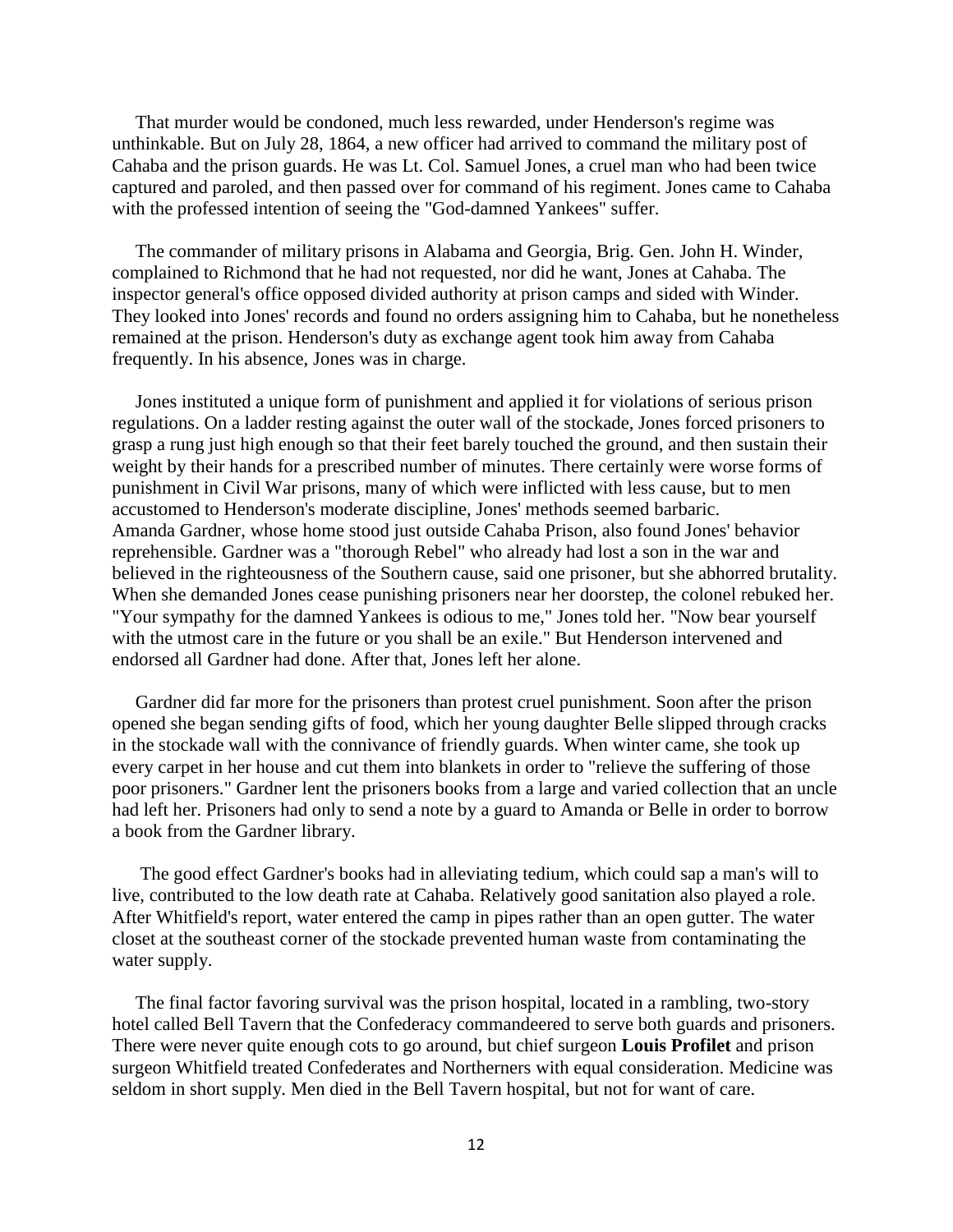Neither did they die for want of effort by Henderson. In September 1864, Henderson, now a colonel, proposed a special exchange of 350 of Cahaba's inmates. The Union district commander, Maj. Gen. Cadwallader C. Washburn, forwarded the request to the commissary general of prisoners along with a favorable comment on Henderson's management of Cahaba. The proposal made its way to Grant, who denied it as part of his larger policy of prohibiting prisoner exchanges. As winter neared, Henderson suggested the Federals send a ship up the Alabama River under a flag of truce and deliver supplies to the prisoners. Henderson and Washburn overcame the reservations of their superior officers, and in December a Union steamboat offloaded at Cahaba 2,000 complete uniforms, 4,000 pairs of socks, 1,500 blankets, medicine, writing papers and envelopes, and a hundred mess tins.

 Henderson had done his best. But the prisoners wanted food more than supplies, and most bartered their new clothing to guards for extra rations. When the food was gone, wrote Henderson sadly, the prisoners were left with the same "scanty clothing and ragged blankets in a climate particularly severe in winter."

 In December, Cahaba was cursed with the arrival of a prisoner who nearly cost several dozen innocent men their lives. He was Captain Hiram S. Hanchett of the 16th Illinois Cavalry. Moments before Confederate cavalrymen captured him near Nashville, Hanchett had shed his uniform and donned civilian clothing, on the mistaken assumption that the Rebels would let civilians go. Hanchett further incriminated himself by adopting an alias. As he marched into Cahaba, Hanchett knew that he had made himself subject to conviction and execution as a spy. To save himself, Hanchett concocted an absurd escape plan. He told a handful of prisoners his true identity and offered to lead them to the Confederate arsenal at Selma to steal weapons, and then another 125 miles to Federal lines at Pensacola, Fla. In the early morning hours of January 20, 1865, Hanchett and his co-conspirators overpowered the nine guards on duty and shoved them into the water closet.

 Hanchett's band never made it beyond the gate. The corporal of the relief saw the scuffle and called for help. Hanchett yelled into the warehouse for 100 "men of courage" to join him in rushing the gate. No one responded. Jones entered the prison with cannons and 100 guards, threatening to blow Hanchett and his men "from hell to breakfast."

 One of his coterie let slip that Hanchett was a Union officer, and Henderson wrote to the War Department for permission to court-martial him as a spy. His letter got lost in the crumbling bureaucracy of the dying Confederacy.

 Henderson left Cahaba permanently in January 1865 for Union-held Vicksburg, there to dedicate himself to duties as agent for prisoner exchanges.

 No sooner had Henderson left than a natural disaster of the first order confronted Jones. Late February downpours pounded the prison and surrounding country, and on March 1 the Cahaba River roared over its banks. A torrent of water swept through town and into the stockade. The water closet backed up, and by nightfall the prisoners found themselves waist-deep in fetid water.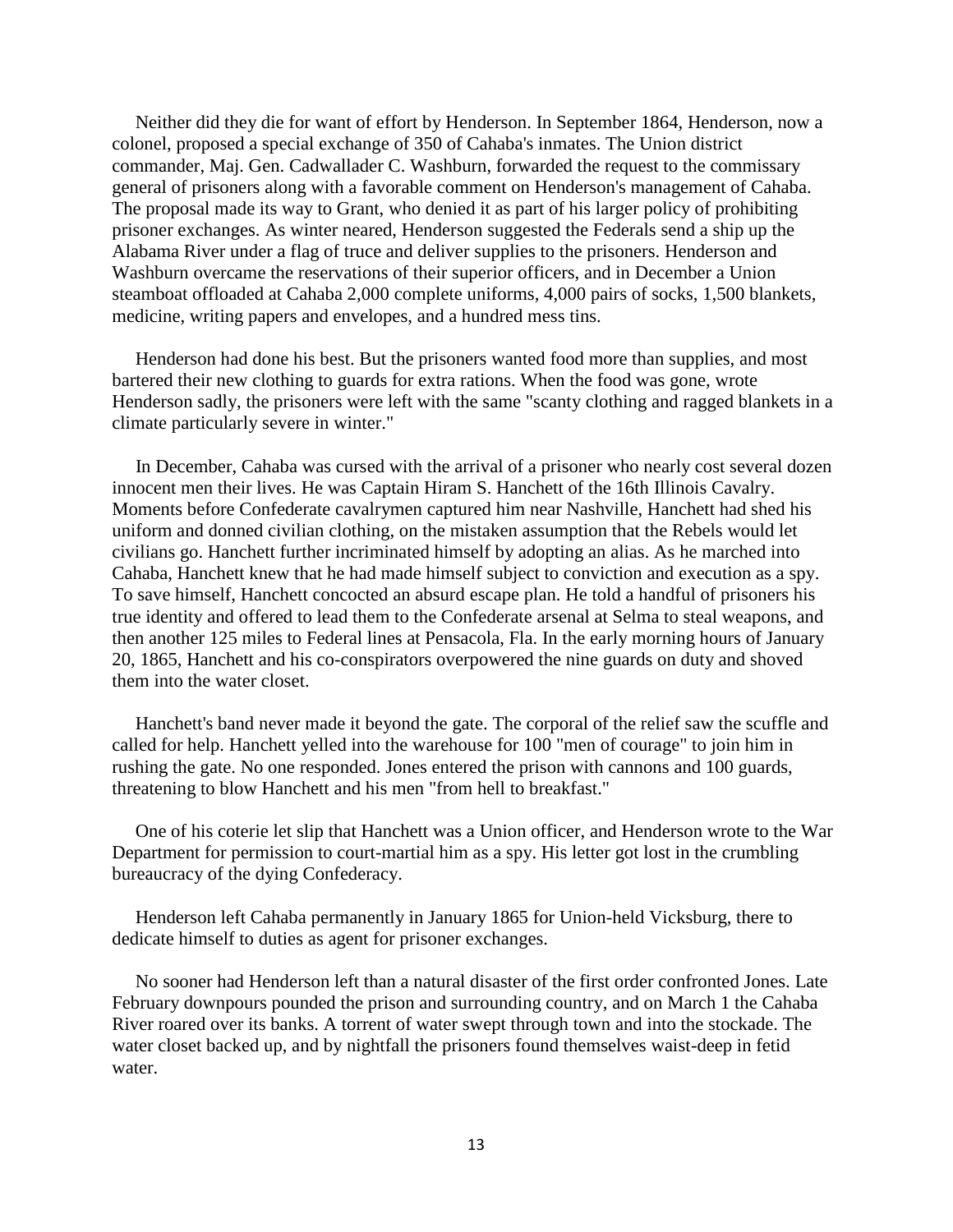The next morning a delegation of sergeants appealed to Jones to let the prisoners move to higher ground just outside the stockade. Jones refused for fear they might escape. As a dumbfounded Hawes recalled, "The possibility of an escape at that time was an absurdity. The whole country was flooded." Sixty Confederate guards signed a petition on behalf of the prisoners. But Jones stood fast, and the prisoners stood shivering in the water for three days before Jones relented and allowed small details to go out and gather timber to build platforms for the men to stand on. Softening a bit more, he also sent 700 prisoners to Selma to ease the overcrowding.

 Nine days later, as the last of the waters drained from the stockade grounds, Jones told the incredulous prisoners that he was going to parole them all.

 It was no act of charity on Jones' part; with the war winding down, Grant had relented on prisoner exchanges. For four weeks steamboats plied the Alabama River with prisoners from Cahaba. Most were taken to a neutral site outside Vicksburg called Camp Fisk to await formal exchange. On April 14, Union department commander Maj. Gen. Napoleon J.T. Dana telegraphed the War Department that 4,700 Federals were at Camp Fisk awaiting transportation home. Of that number, he said, 1,100 were sick, nearly all of whom were from Andersonville. "The rest of the prisoners," Dana reported, "are in excellent health, the Cahaba prisoners particularly."

 Camp Fisk was the creation of Henderson and his Union counterpart, Colonel A.C. Fisk. When he learned exchanges were to be resumed, Henderson asked Fisk to send supplies to the prisoners at Cahaba. Fisk suggested instead that Henderson bring the men to neutral ground near Vicksburg, where they would be guaranteed ample rations and medical attention. Henderson agreed and enthusiastically hastened the transfers.

 But the humane work of Henderson and Fisk ended in an unimaginable tragedy. On April 24, the paddle steamer SS Sultana left Vicksburg crammed with approximately 2,000 Union prisoners, more than half of them Cahaba men. The Sultana had bad boilers and a legal capacity of 376 passengers. Early on the morning of April 27, three of the four boilers exploded, and the Sultana sank near Memphis. Two-thirds of those on board died.

 The notorious Captain Hanchett had perished several days earlier. With the war over and no one to convene a court-martial of the presumed spy, Colonel Jones took matters into his own hands and murdered Hanchett. Not long after, Jones vanished from history. Federal authorities tried for a year to find him. If they had, Jones might have been the only Confederate prison official besides Andersonville Commandant Henry Wirz executed for war crimes.

 General Dana made certain no harm came to Colonel Henderson. For as long as he superintended exchanges at Camp Fisk, a battalion of Union cavalry was assigned as Henderson's personal bodyguard. But after John Wilkes Booth killed President Lincoln, no Confederate, no matter how well-meaning, was safe within Union lines. So Dana spirited him across the Mississippi River into a camp of Texas Rangers.